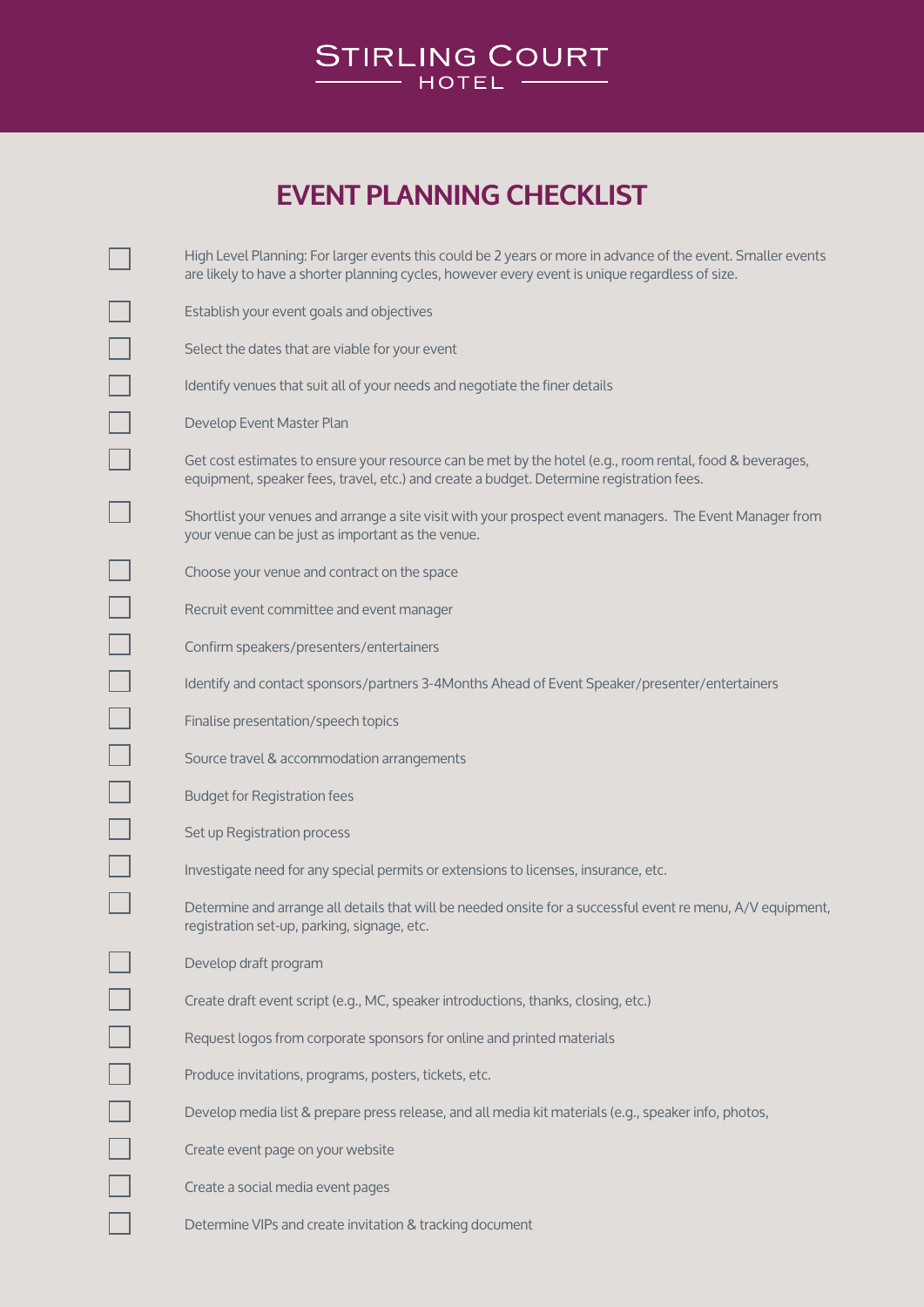

## **2 Months Prior to Event**

| Arrange a meeting with your venue event manager                                                                       |
|-----------------------------------------------------------------------------------------------------------------------|
| Send reminders to contact list re registration/participation Presenters/Speakers                                      |
| Confirm travel/accommodation details for delegates                                                                    |
| Note any special requests from delegates or dietaries & accessibility etc.                                            |
| Request copy of speeches and/or presentations                                                                         |
| Release press announcements about keynote speakers, celebrities, VIPs attending                                       |
| Post your initial event news release on your website and circulate to all partners,<br>affiliated organisations, etc. |

#### **3 Weeks Ahead**

×.

Arrange a meeting with your venue event manager

Send rooming lists to the venue for residential delegates

Have all committee chairs meet and confirm all details against Master Plan – and ensure back-up plans are developed for any situation (e.g., back-up volunteers as VIP greeters, additional volunteers for registration or set-up, etc.)

Finalise event delivery

### **1 Week Ahead**

| Arrange a meeting with your venue event manager                           |
|---------------------------------------------------------------------------|
| Brief all hosts and staff about their event duties and timelines          |
| Final seating plan, place cards, etc.                                     |
| Provide final registration numbers to the venue                           |
| Make print and online copies of any speeches, videos, presentations, etc. |
| Final registration check, name badges & registration list                 |